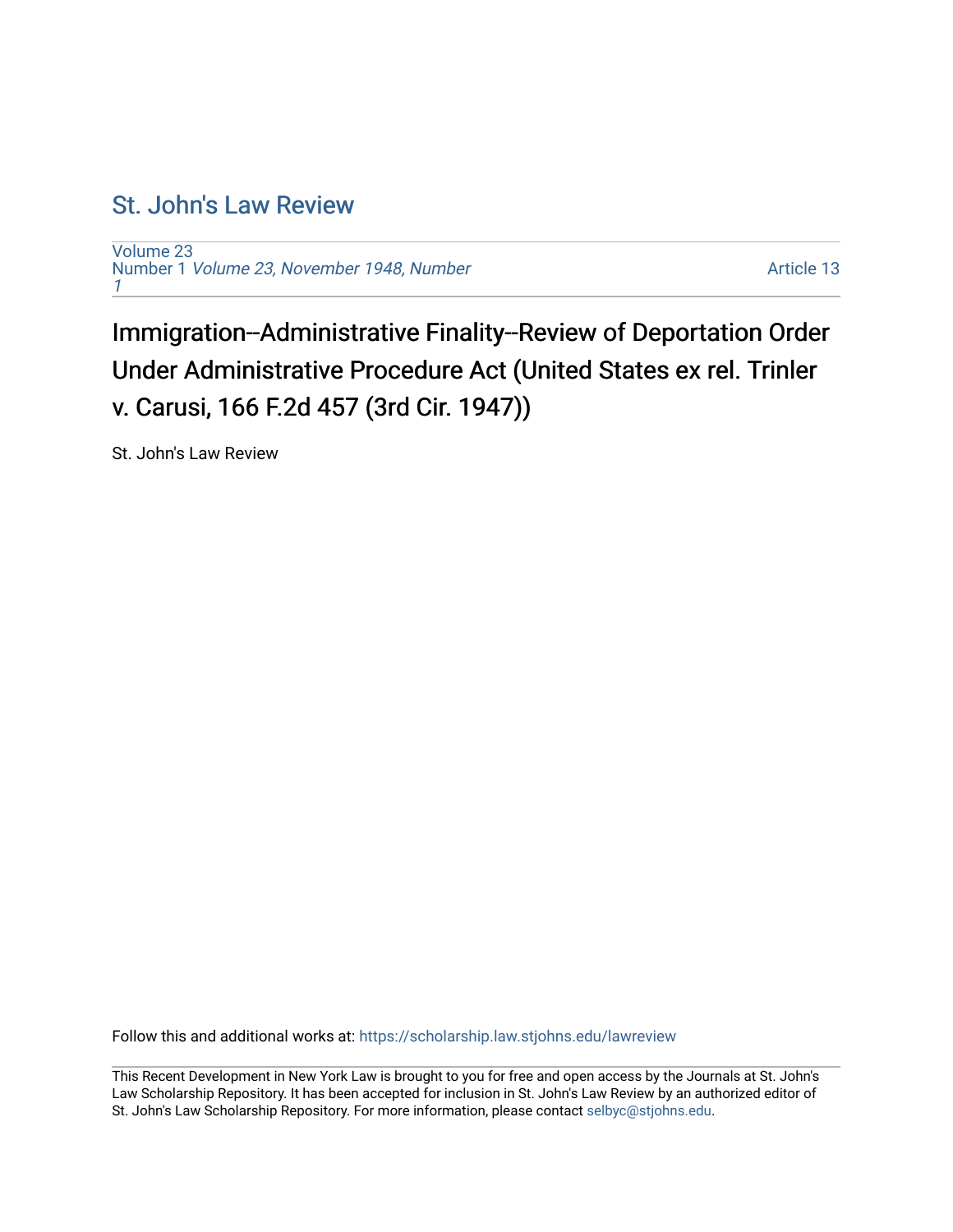IMMIGRATION-ADMINISTRATIVE FINALITY-REVIEW OF DE-PORTATION ORDER UNDER ADMINISTRATIVE PROCEDURE ACT.—The appellant, Trinler, was ordered deported from the United States because he failed to maintain the "treaty merchant" <sup>1</sup> status under which he was admitted. He sought judicial review of his deportation order before he was taken into custody for deportation, claiming this right under the Administrative Procedure Act,<sup>2</sup> in spite of the fact that Section 19 of the Immigration Act of 1917 **3** recites that ". . the decision of the Attorney General shall be final." *Held,* for the appellant. The Act did enlarge the rights of persons against whom deportation orders have been issued, and they are now entitled to judicial review after issuance of the deportation order. While it may appear that judicial review was precluded under the provisions of Section 19 of the Immigration Act of- 1917, in practice such determination was never final because of the availability of habeas corpus. *United States* ex rel. *Trinler v. Carusi,* 166 F. 2d 457 (C. C. A. 3d *1947).*

In personal liberty cases habeas corpus was always available as a means of judicial review 4 despite statutory recitals that decisions of the administrative agencies shall be final.<sup>5</sup> In the instant case, however, the petitioner seeks review, not by way of habeas corpus but under the Administrative Procedure Act.6 The court first applied the doctrine of "administrative finality" to determine whether the petitioner had exhausted all of his administrative remedies, because judicial intervention is denied where the petition is prematurely presented.7 The Commissioner of Immigration argued that

**339 STAT.** 889 (1917), as amended, 54 STAT. 1238 (1940), 54 STAT. 671 (1940), 8 U. S. C. § 155 (1946). <sup>4</sup>**Ng** Fung Ho v. White, **259** U. **S.** 276, 66 L. ed. 938 (1922).

**5** Judicial constructions have diminished the finality effect of such recitals, requiring more forceful expressions of finality before construing that the intent is to preclude judicial review. Examples are the Economy Act of 1933, 48 STAT. 9 (1933), 38 U. S. C. § 705 (1946); Kirkland v. Atlantic Coast Line<br>R. R., 167 F. 2d 529 (App. D. C. 1948); United States v. Miroch, 88 F. 2d<br>888 (C. C. A. 6th 1937); Kabadian v. Doak, 65 F. 2d 202 (App. D. C. 1933) cert. denied, 290 U. S. 661, 78 L. ed. 572 (1933); cf. Reynolds v. United States, 292 U. S. 443, 78 L. ed. 1353 (1934); United States v. Williams, 278 U. S.<br>292 U. S. 443, 78 L. ed. 1353 (1934); United States v. Williams, **565** *(1926)* ; Auffmordt v. Heddon, **137** U. **S.** 310, 34 L. ed. 674 (1890) (construing language "final and conclusive" to be final enough). **<sup>6</sup>**Hereinafter referred to as the "Act."

**7** Falbo v. United States, **320** U. **S.** 549, 88 L. ed. 305 (1944) ; Rochester Telephone Corp. v. United States, 307 U. S. 125, 83 L. ed. 1147 (1939); United States v. Sing Tuck, 194 U. S. 161, 48 L. ed. 917 (1904); United States ex rel.<br>States v. Sing Tuck, 194 U. S. 161, 48 L. ed. 917 (1904); Unite because administrative remedy of bail was not sought)

**<sup>143</sup>** STAT. 154 (1924), 8 **U. S.** C. §203 (1946). **A** treaty merchant is one of a class of persons who can enter the United States without regard to the quota assigned their country, but only upon condition that they maintain the exempt status under which they were admitted. When they deviate from and therefore fail to maintain this status they are in the United States illegally and are subject to deportation. **<sup>2</sup>**60 **STAT.** 243, 5 U. S. C. § 1009 (1946).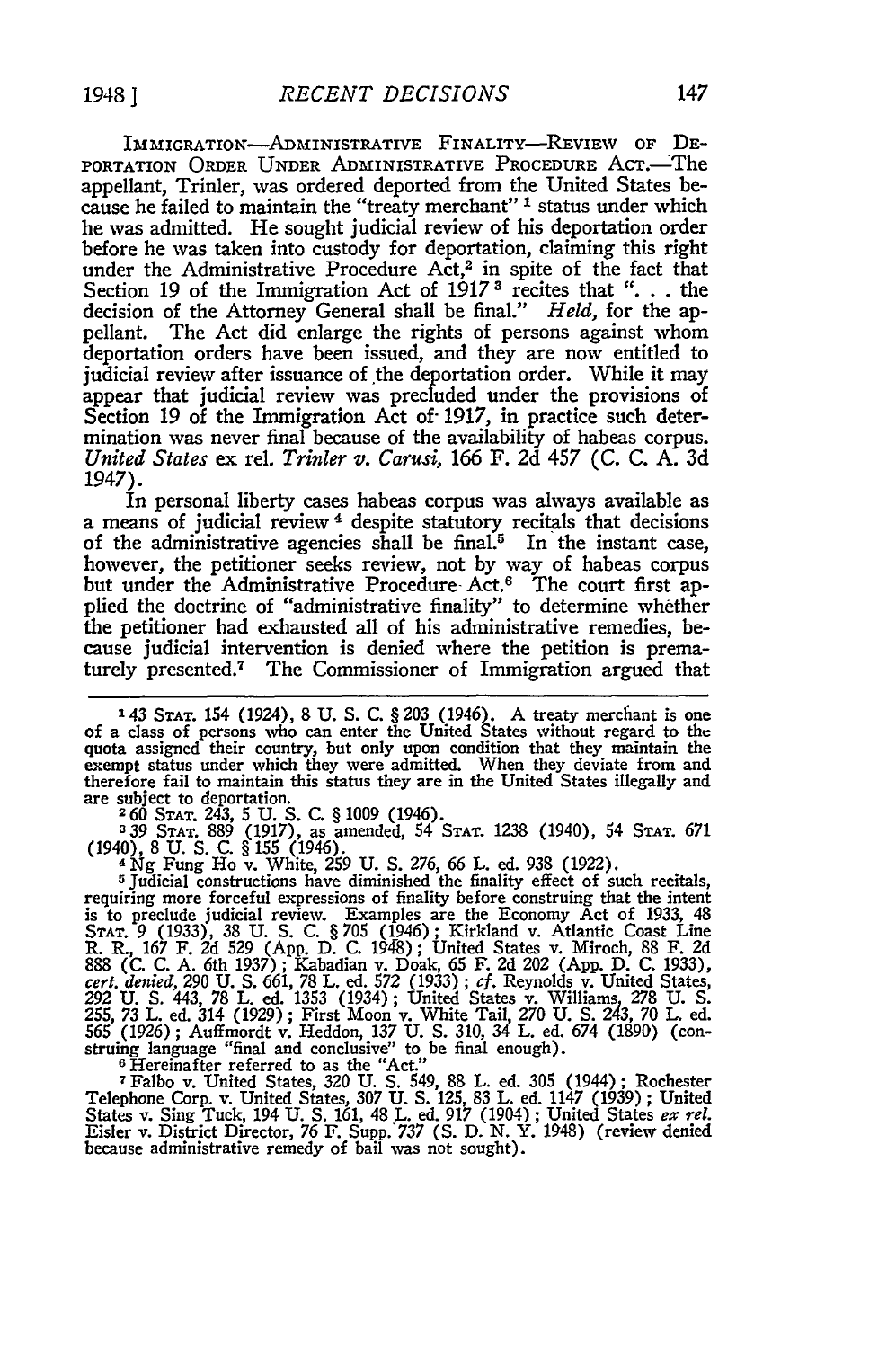the administrative processes do not terminate until the petitioner is taken into custody to be placed on a ship for deportation. However, the court held that the taking of a person into custody, and later placing him on a ship for deportation are ministerial acts and are not a part of the administrative process, which came to an end with the issuance of the deportation order.

Previously, habeas corpus was the only form of proceeding which the courts sustained as a method of preventing deportation,<sup>8</sup> and then only where flagrant error appeared.<sup>9</sup> It may appear that such procedure would liimit substantially the instances in which a court could intervene. In later decisions,<sup>10</sup> however, the application of this form of proceeding was considerably expanded from the apparently limited orbit suggested **by** earlier cases." Courts have intervened **by** way of habeas corpus where (1) the order of deportation was not supported<br>by substantial evidence;<sup>12</sup> (2) the Attorney General was not acting within the scope of his authority; <sup>13</sup> (3) the petitioner was not accorded a fair hearing; **14** (4) the petitioner was in custody under an order of deportation for an unreasonable length of time.<sup>15</sup> Formerly, there was substantial support for the proposition that the writ of habeas corpus was a collateral challenge rather than a direct review of the administrative action.<sup>16</sup> The dissent, in the instant case, urges that habeas corpus is in reality a new suit to enforce a civil right, and not a proceeding in the course of the original action. In repudia- tion of this argument the majority opinion of the court finds an intent on the part of Congress to enlarge the right to review rather than to limit it. Therefore, where a right of review existed before, it may now be enforced under the Act. Every person adversely affected by the final determination of an administrative agency is now entitled to judicial review.<sup>17</sup> The reviewable acts include those made

**<sup>8</sup>**Kabadian v. Doak, 65 F. **2d** 202 (App. **D. C.** 1933), *cert. denied,* **290 U. S. 661, 78** L. ed. **572 (1933);** *cf.* Poliszek v. Doak, **57** F. **2d** 430 **(App. D. C. 1932)** (denying writ of prohibition); Fafalios v. Doak, **50** F. **2d** <sup>640</sup> **(App. D. C. 1931),** *cert. denijed,* 284 **U. S. 651, 76** L. ed. **552 (1931)** (denying equitable relief to cancel deportation) **;** Rash v. Zurbrick, 6 F. Supp. **<sup>390</sup>**

(E. D. Mich. 1934) (denying equitable relief to enjoin deportation).<br>
<sup>9</sup> Vajtauer v. Commissioner, 273 U. S. 103, 71 L. ed. 560 (1927).<br>
<sup>10</sup> Bridges v. Wixon, 326 U. S. 135, 89 L. ed. 2103 (1945); Ng Fung Hc<br>
v. White, 2

Nishimura Ekiu v. United States, 142 **U. S. 651, 35** L. **ed.** 1147 **(1892).** 12 Bridges v. Wixon, *supra* note *fM'.*

**<sup>13</sup>**Mahler v. **Eby,** 264 **U. S. 32, 68** L. ed. 549 (1924) **;** Gegiow v. **Uhl, 239**

**U. S. 3, 60 L. ed. 114 (1915).** 14 C. 114 C. 114 C. 114 C. 114 C. 115 L. ed. 253 *U. S. 454, 64 L. ed.* 1010 (1920).

**<sup>15</sup>**Ross v. Wallis, 279 Fed. 401 **(C. C. A. 2d 1922);** Lisafield v. Smith, 2 F. **2d 90** (W. **D. N.** Y. 1924).

<sup>16</sup> Vaitauer v. Commissioner, *supra* note 9.<br><sup>17</sup> 60 STAT. 243, 5 U. S. C. § 1009 (1946). This section permits judicial<br>review of agency action to any person adversely affected except "so far as<br>(1) statutes preclude jud